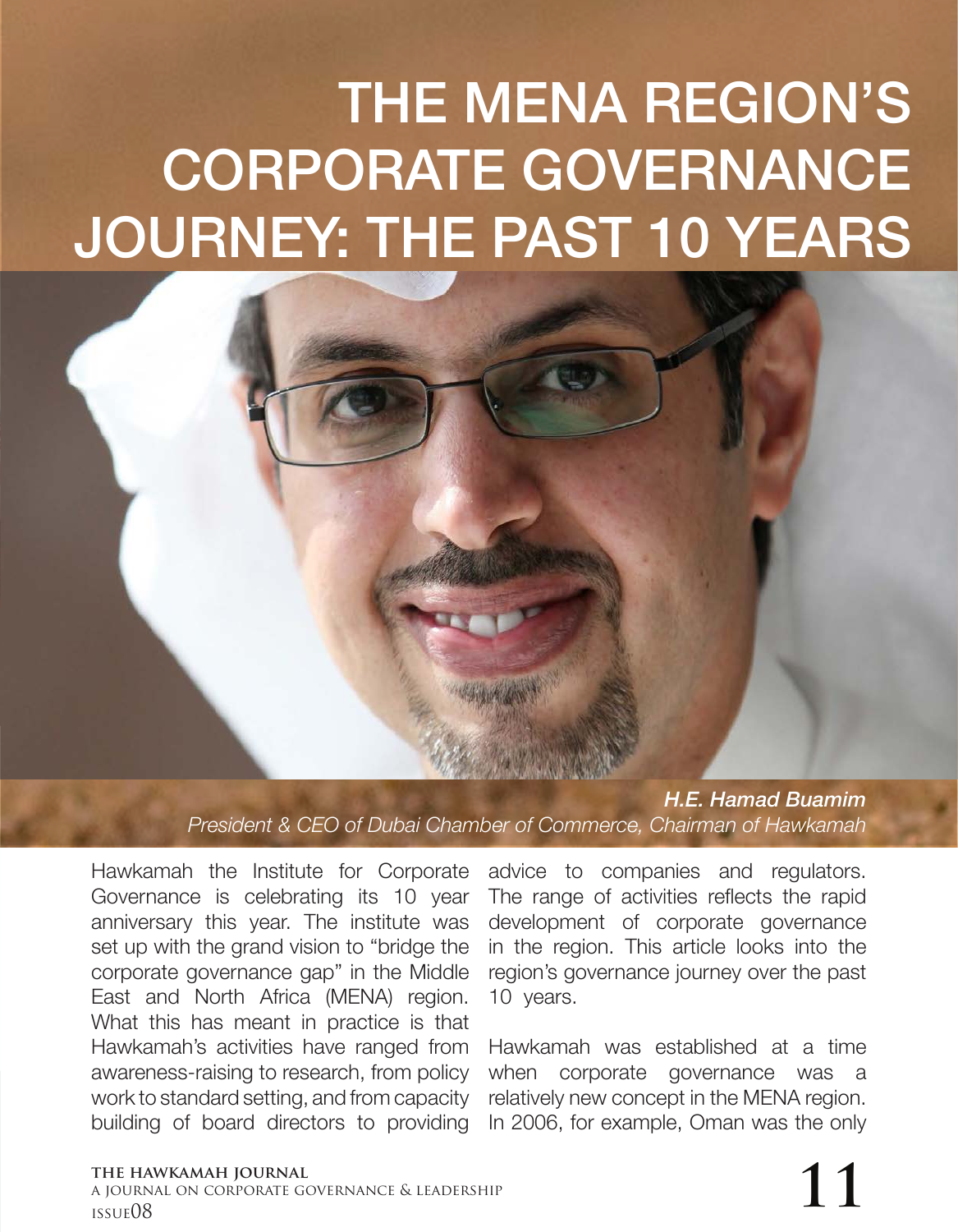Gulf Cooperation Council (GCC) country to have issued a corporate governance code. A 2007 joint study by Hawkamah and the International Finance Corporation (IFC) found that while companies recognized corporate governance to be important, very few could credibly claim to have undertaken broad scale governance reform. The same study also found that only 3% of the surveyed companies could be rated as following "good practice" and none following "best practice".

Disclosure practices, even by listed companies, was extremely weak. Prior to 2009 it was very difficult to obtain any publicly disclosed information of listed companies beyond the names of the board members and basic financials. A 2008 Hawkamah's joint study with The National Investor found that the contact details of investor relations officers were available for only a handful of GCC listed companies, only 3% of them held analyst calls, 90% of them did not pre-announce their result publication dates, and it was not unusual to come across instances of interim financial results which were handwritten, often illegibly.

Boardrooms were largely populated by insiders, appointed on the basis of trust, who were, more often than not, sitting in multiple other boards. The expectations placed on board members were unclear and there was little regard to issues such as independence and time commitment. Board evaluations were non-starters.

Discussions on corporate governance were often centered on why corporate

governance was needed, or indeed, whether it was not needed at all. The term itself was often mistaken to mean the same as corporate social responsibility or even corporate management, as our 2007 joint study with the IFC indicated.

The governance landscape has changed drastically in 10 short years. Corporate governance codes have been issued by regulators across the region for listed companies, and many of these codes have already been revised and improved. Some countries have issued such codes for state-owned companies, and numerous frameworks and guidelines are in place for family-owned businesses, banks, Islamic Financial institutions, and even SMEs. The discussions on corporate governance are now focused on how to best implement governance.

Perhaps the best way to visualize the governance developments in the region is to pick up a 2006 annual report of a regional listed company and compare it to this year's annual report. Today, the average annual report issued by a listed company in the region is 102 pages in length and this is increasingly supplemented by information disclosed on the company website and even in a separate sustainability report.

Regulators in several parts of the region have also begun reforming the overall legal frameworks. The United Arab Emirates and Qatar, for example, have issued new company laws. Both countries have also been upgraded from frontier market to emerging market status by the MSCI. Similarly, insolvency laws are under review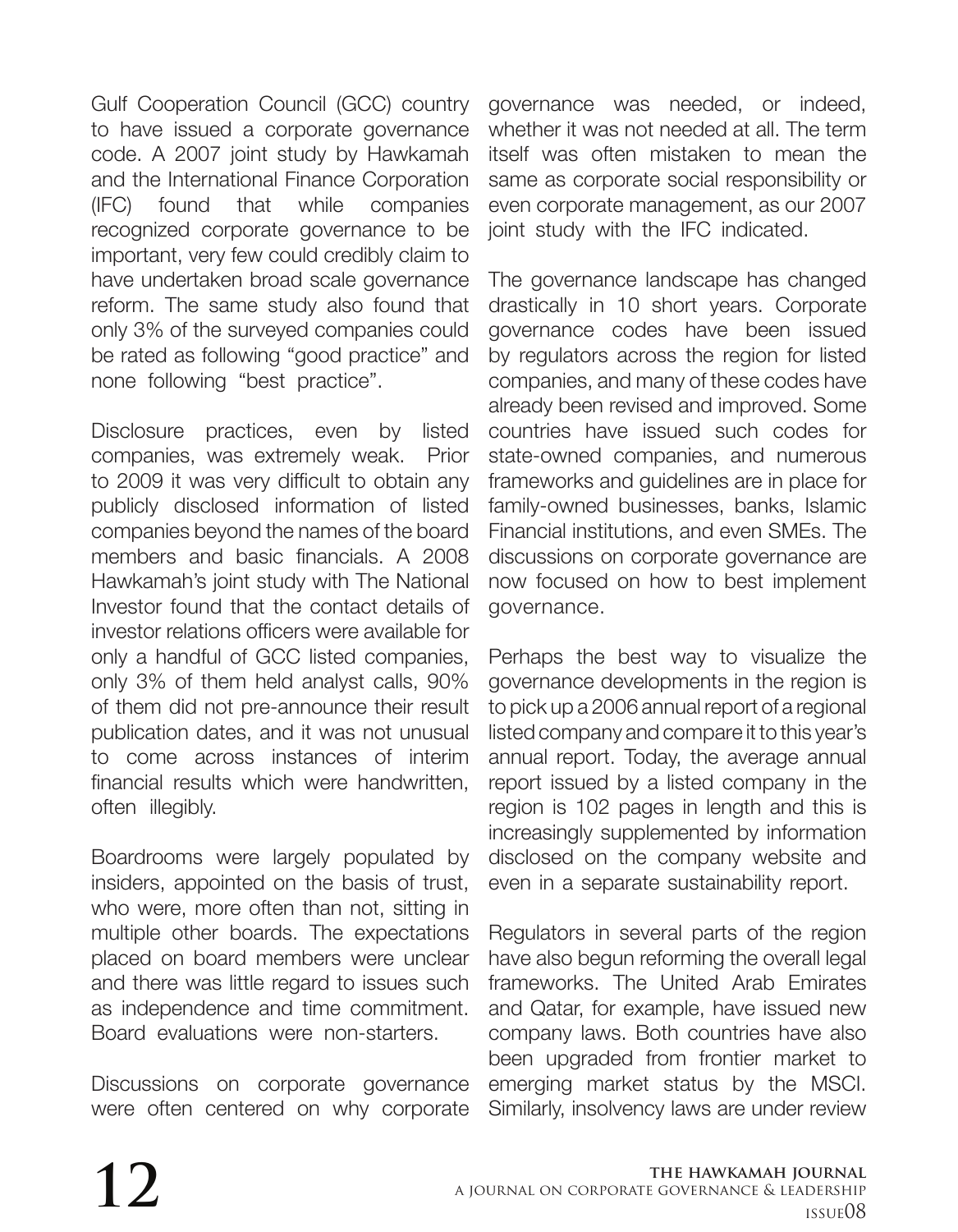and are forthcoming in some countries.

The role of boards has received much attention from the regulators and companies alike. Delegation of authority matrixes are now widely in place, detailing the decisions the boards need to take and approve. Board committees are now the norm and even board evaluations are becoming accepted (approximately 13% of the 150 largest MENA listed companies conducted such evaluations in 2012). The regulators have played their part too. Oman's code requires new directors to go through corporate governance training. The UAE now mandates female representation in the boards of listed companies and government-owned entities. The UAE's recently issued corporate governance regulations also provide a comprehensive list of key processes – ranging from strategy to risk management, from internal controls

to stakeholder management – which the board needs to be proactively overseeing.

We, as a region, should be proud of these developments. Governance frameworks are now largely in place and companies have taken significant steps in governance implementation. This, however, is no time for complacency. In many ways, we have accomplished the easy part, the next challenges are far harder to accomplish. Our achievements have largely been focused on structures, now it is time to focus on the substance. For example, it is far easier to set up an audit committee than it is to ensure that the audit committee works effectively and adds value to the business.

What this requires is leadership and selfawareness, i.e., soft skills, and for the region to move to the next level, we need